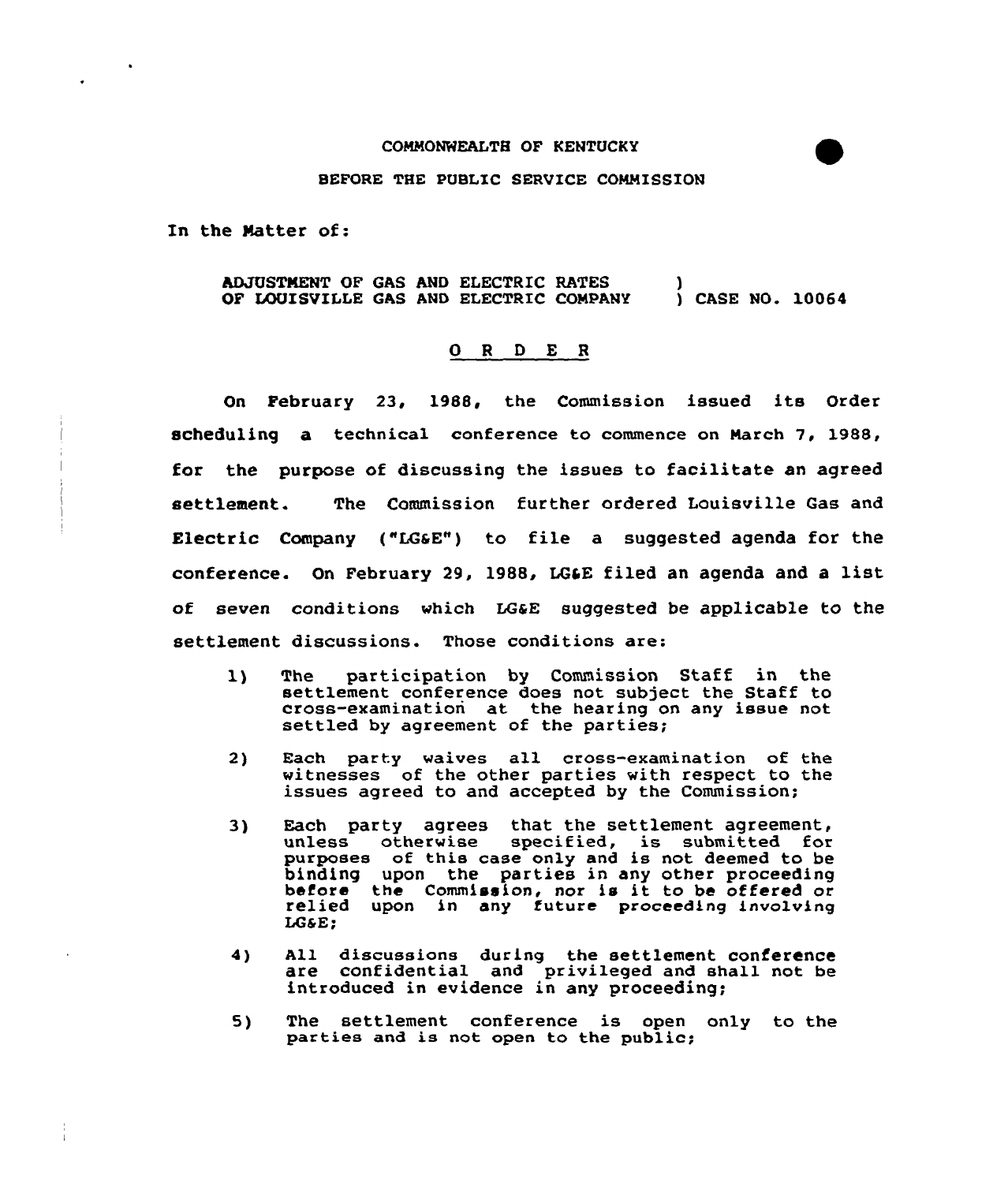- 6) lf any party fails to attend the conference, such failure will constitute a waiver of all objections to any order arising out of, or any agreement reached at, the conference; and
- 7) Settlements of specific facts and issues are made basis, pending a final comprehensive settlement agreement.

On March 3, 1988, Jefferson County, Kentucky, responded to LCaE's suggested conditions for the settlement conference by objecting to condition Nos. 1, 3, and 6. objection No. 1 states that the parties would be denied due process rights if they are unable to conduct cross-examination of the Commission Staff in the event a settlement agreement is not reached. The objection to condition No. <sup>3</sup> is that the parties should be able to rely upon the terms of the settlement agreement in future proceedings. The objection to condition No. <sup>6</sup> is that. a party who decides not to attend the settlement conference should not be held to have waived any objection to the issues that may be resolved by a settlement agreement.

On March 3, 1988, counsel for residential intervenors filed a notice stating that a prior commitment would prevent counsel's attendance at the settlement conference scheduled for March 11, 1988, and requesting that it be rescheduled to March 14, 1988.

Based on LOSE's suggested agenda and the enumerated conditions, the parties responses, and being advised, the Commission is of the opinion and hereby finds that the conditions are reasonable and should be adopted. The objections of Jefferson County are unpersuasive. Regarding condition No. 1, the Commission's Staff has neither filed testimony nor a report in

$$
-2-
$$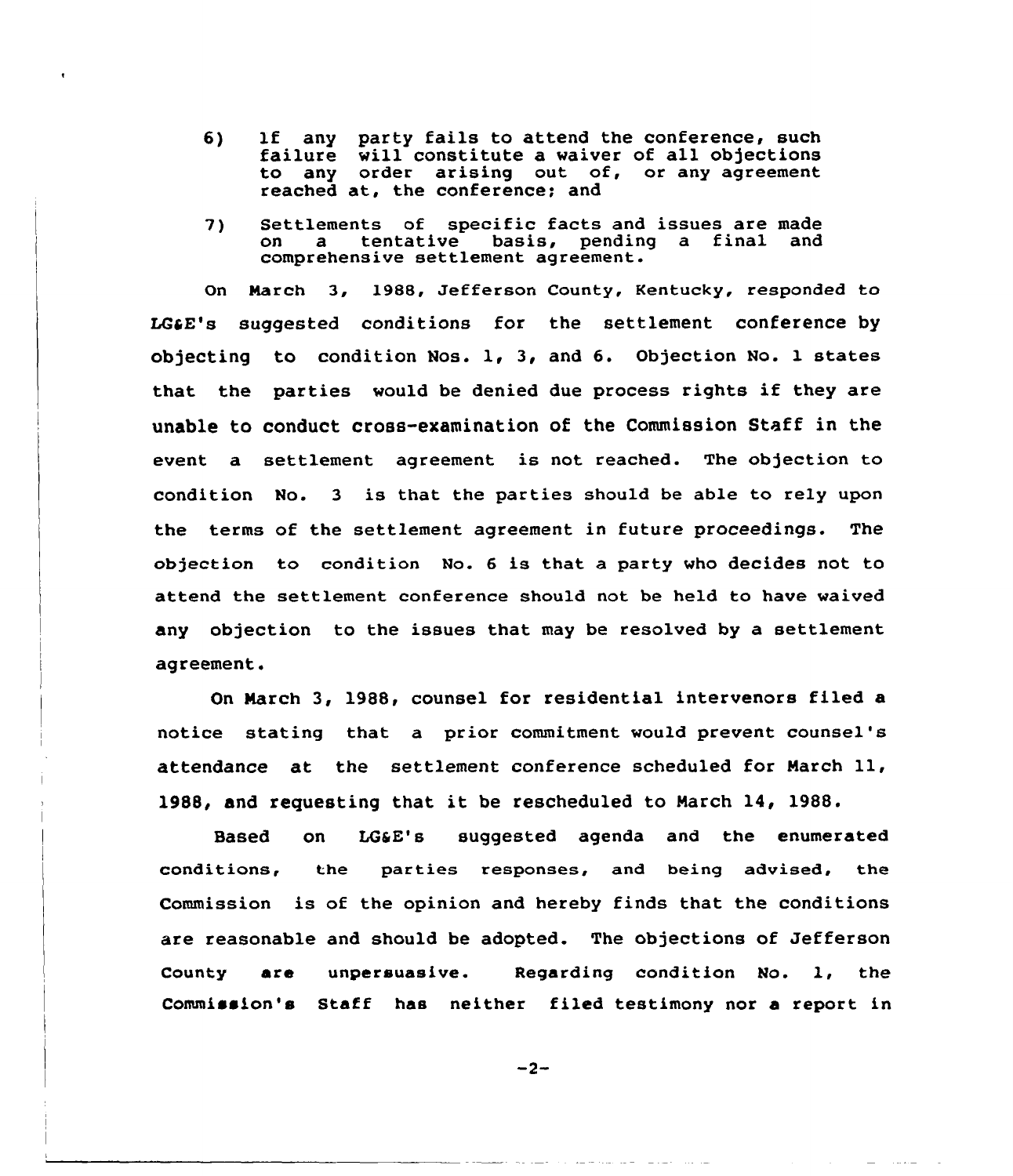this case. Therefore, Staff's participation in the settlement conference affords no basis to subject Staff to cross-examination during the hearing. As to condition No. 3, the Commission recognizes that if a settlement is to be reached, each party must be willing to negotiate in good faith on the issues in this case without being concerned that their positions will establish binding precedent for future proceedings. However, the Commission's decision on this point is not intended to foreclose the parties' rights to designate their settlement on one or more issues as being binding in future proceedings. Condition No. <sup>6</sup> is reasonable and necessary to insure that a party who chooses not to attend a settlement conference is not then at will to disrupt the results achieved by those parties in attendance. The settlement conference is an integral part of the procedural schedule for this case. <sup>A</sup> party cannot be permitted to decline to participate in a settlement conference and then be permitted to object to any settlement reached by the attending parties.

The Commission further finds that good cause has not been shown to reschedule the settlement conference from March ll, 19BB, to March 14, 1988. If a settlement agreement cannot be reached, the parties will need sufficient time to adequately prepare for the hearing scheduled on Narch 22, 198S. The Commission also notes that the residential intervenors' motions to intervene were signed by three counsel of record and every effort should be made to insure that either a counsel or a designated representative is present during the settlement conference.

 $-3-$